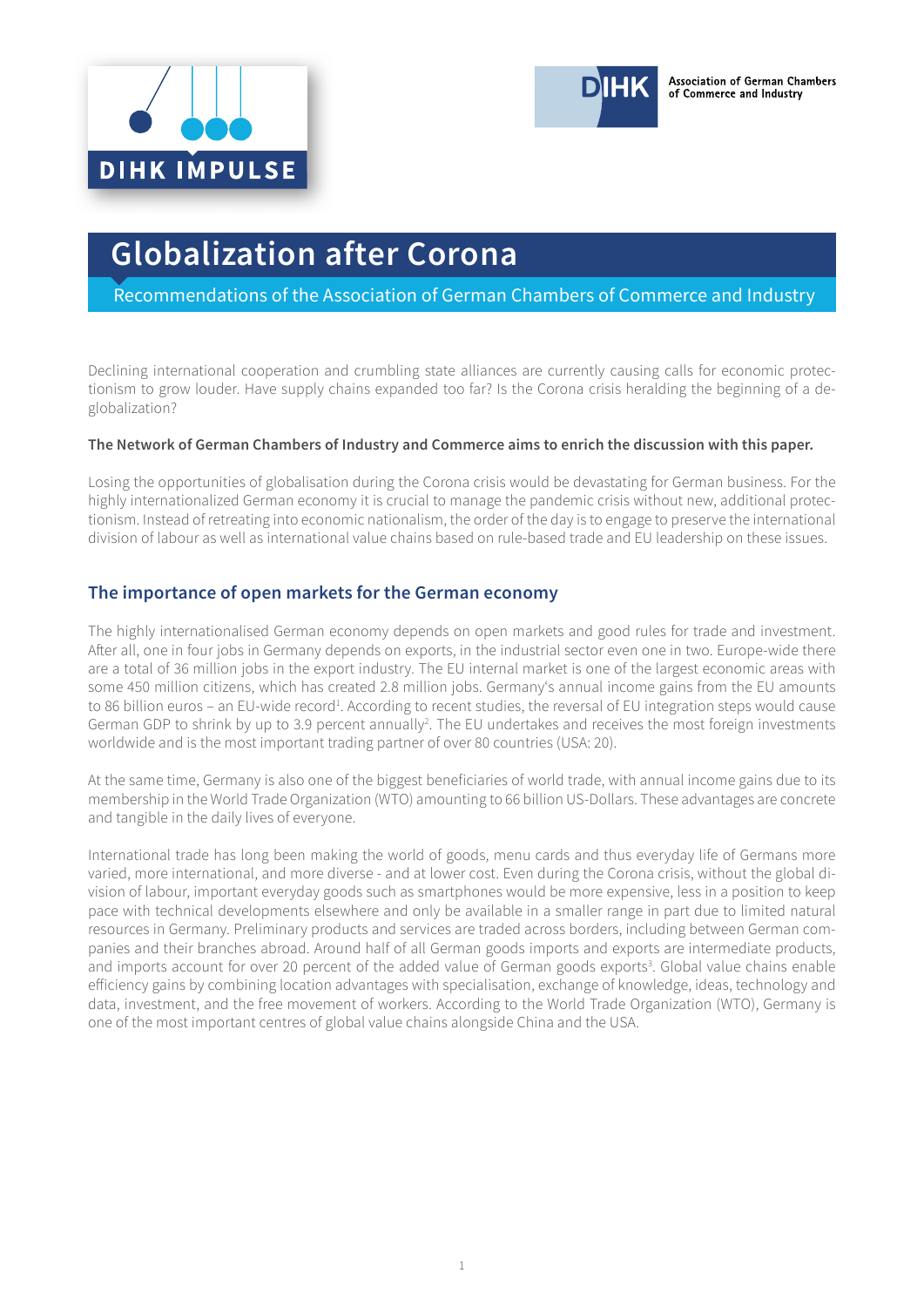



## **The current situation of German companies during the Corona pandemic**

The corona pandemic has hit the economy all over the world and is burdening the German economy to an unprecedented extent. According to current DIHK surveys, almost 80 percent of companies in Germany expect sales to fall in 2020. Many companies are struggling with financing and liquidity bottlenecks or are even on the verge of insolvency including medium-sized companies that have so far been in good shape. The economic effects are even greater on a global scale: according to the AHK World Business Outlook, 83 percent of German companies abroad are expecting heavy losses in turnover due to the Corona crisis, and 15 percent are even expecting their turnover to be more than halved. Due to financing and liquidity problems and fewer investments, the economic effects of this crisis will probably last for a long time.



# The effects of the Corona pandemic on the German economy in detail

[AHK World Business Outlook 2020, Corona-Special Survey July 2020](https://www.dihk.de/resource/blob/26876/0a0b69c379604a5ecb9180e17a0a0d5e/ahk-world-business-outlook-special-survey-2020-covid-19-data.pdf)

## **Impact on international supply chains**

In the Corona crisis, almost all export markets are under pressure. In many regions, protective measures have drastically restricted cross-border passenger traffic and thus also business travel. Freight transport was also affected by many measures. Truck congestions at the borders, additional bureaucracy, and the cancellation of many passenger flights, which normally also transport air freight, are causing considerable delays in the supply chain. The introduction of export bans and restrictions in many countries, especially for medical goods, is still exacerbating global protectionism in some cases. In addition, the asynchronous course of the corona pandemic is currently causing considerable delays in the resumption of business and production.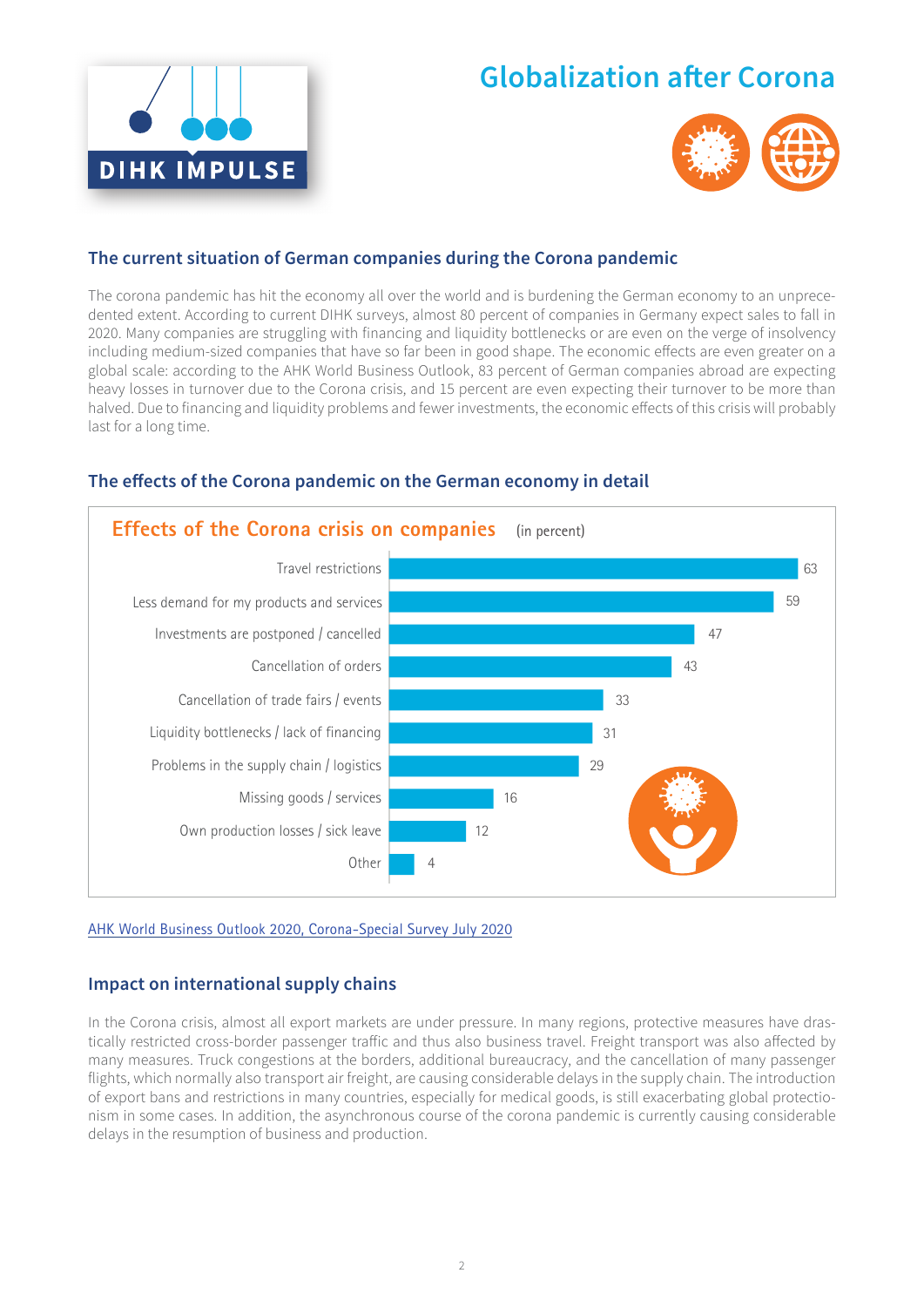



This is worrying because the German economy depends on international networks and competing supply options. 17 percent of industrial companies are currently changing their supply chains and looking for other manufacturers for their urgently needed preliminary products in Germany or other countries. Companies are adapting their supply chains to the needs of the production processes according to the demand. The international division of labour is being reorganised. Securing the supply chains will become more important for companies in the future.

# **Impact on the global trading system**

The Corona crisis is increasingly threatening to become a protectionism trap. This can become a problem especially for the highly internationalised German economy. Calls in many countries for more localisation to protect the domestic economy are becoming louder. During the Corona crisis, many states decided to impose export bans, restrictions or controls on protective masks, protective clothing, respirators, or disinfectants. But this leads to higher costs, production bottlenecks due to a lack of preliminary products and longer delivery times. Sectors such as food and textile production are particularly vulnerable to supply chain disruptions due to perishable goods and shorter production cycles. Moreover, the WTO is currently being increasingly weakened. Global initiatives to bolster trade have remained blocked in the WTO for years. Only a few bilateral and regional agreements, such as those between the EU and Japan, Canada, or Vietnam, set rare countertrends. The erosion of the WTO dispute settlement mechanism since the end of 2019 adds to this. Without a functioning WTO and especially without the United States as a driving force of free trade, protectionist experiences of the 1930s could have a comeback. While an end of the long-standing WTO crisis is not in sight, the further erosion of global trade rules seems probable. But in the absence of bilateral agreements, those WTO-trade rules are the only rules in place covering two thirds of German exports to non-EU countries.

# **Acceleration of trends**

The corona crisis does not represent a reversal of globalisation, but it does act as a structural accelerator. Developments anticipated to materialise over the next decade are now happening in a ten-week time lapse. Changes of supply chains due to business decisions, consumer preferences, trade barriers and government regulations will happen faster. There could also be a trend towards regionalisation through diversification of supply chains and thus lower risks of production and delivery failures. Depending on how some countries manage to cope with the Corona crisis and cushion the economic impact, some countries may have an advantage. What are these trends?

## **Peak Globalization?**

According to the WTO, world trade could shrink between 13 and 32 percent in 2020. But even before the Corona crisis, world trade had only grown sub-average for several years. Since the economic and financial crisis of 2008, terms such as "slowbalization" or "peak globalization" have been used to discuss the end of the growth of global goods trade as a global economic driver. At the same time, global trade in services is growing, even during the Corona crisis. Global trade openness, i.e. the ratio of global exports to world GDP, has been shrinking since 2008. This applies especially for the USA and China and suggests a reduced international orientation of these two economic giants.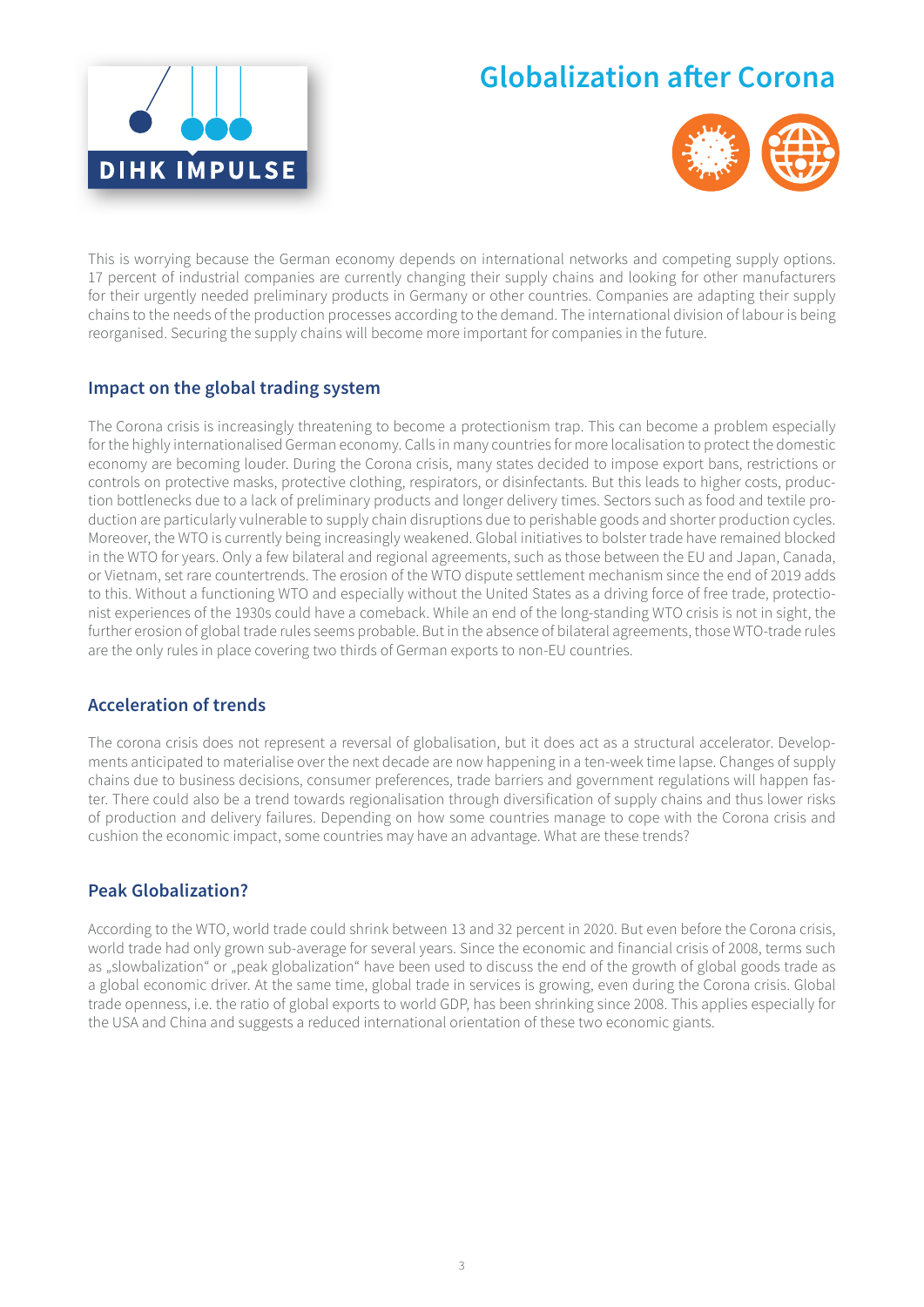





#### **DIHK graphic; figures for 2020 based on WTO-forecasts**

## **Digitalization**

Cross-border digital trade has been growing rapidly for years, and even more so during the Corona crisis. At the same time, the rise of online trade poses great challenges for retail trade. Technological advances in production, including an increasing share of services in the production of goods, the so-called Mode 5, offer great opportunities for the German economy. More digital, more individual solutions and new technologies can also bring about the relocation of previously outsourced production steps to Germany and Europe.

#### **Sustainability**

Sustainability considerations, for example environmental or consumer protection, are becoming increasingly relevant for companies due to competitive advantages, consumer preferences and socio-political developments. Particularly German companies can act as pioneers in this area. An adjustment of supply chains along the spread of European regulations will increase and could be accelerated by the strong pressure to adapt during the Corona pandemic.

#### **Stronger role of the state**

Through numerous Corona rescue measures, the state is becoming a more important economic player worldwide. In combination with the increase in corporate insolvencies, nationalizations are increasing market concentrations. Calls are growing louder in politics around the world for industrial strategies, more stringent export and investment controls, buy-local and local content requirements, as well as state-directed relocations of industrial production. In addition, a competition-distorting subsidy race has been launched through global aid measures, which, for example in the case of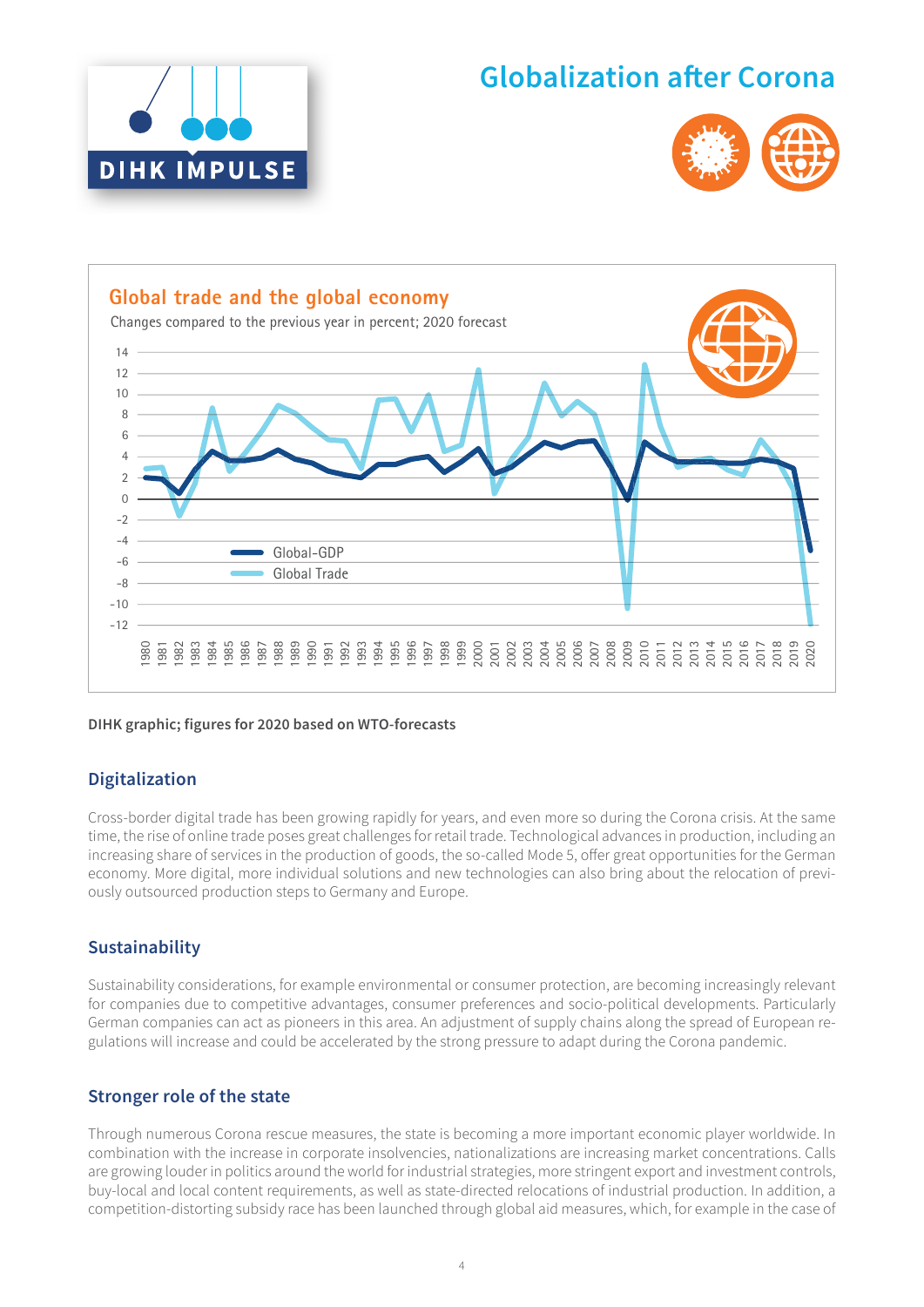



nationalizations, could lead to inefficient market concentration and thus to increased unfair competition.

## **Protectionism**

Even before the Corona crisis, global trade conflicts, new customs duties and trade barriers increasingly determined the reality of foreign-trade-oriented companies in Germany. The "America First" policy of the USA creates new unilateral barriers and retaliatory measures by other states which disrupts global supply chains. Above all, the trade conflict between the USA and China is affecting the global economy, not least of all German companies, which are both investing heavily and account for around one million employees in each of the two countries. German companies in other regions have also been complaining for years about an increase in trade barriers. During the Corona pandemic, the trend towards protectionism has intensified and is now also increasingly subjecting huge parts of global trade to restrictions. There is a threat of a relapse into particularism and economic nationalism.



#### [DIHK Going International April 2020](https://www.dihk.de/resource/blob/5252/0f80fc77e74f42189d5390c8047a74f8/summary-going-international-2019-data.pdf)

## **Decoupling**

The discussion on the economic decoupling of the USA and China is gaining momentum. This confronts global supply chains with structural problems and legal uncertainty. It is becoming apparent that the closely interlinked world economy is breaking up into two competing geo-economic and technological blocs in a systemic competition between state capitalism and market economy. The fragility of value chains is particularly acute in the high-tech sector (e.g. telecommunications, some dual-use goods and space). This is particularly the case when only a few providers are available. Instruments of "economic coercion" include investment-, import-, and export bans, sanctions, and boycotts. The EU can now establish itself as an economically sovereign actor and role model for others and to strengthen the continent's competitiveness through targeted investments in future technologies, including in the areas of environment, mobility, automation and health.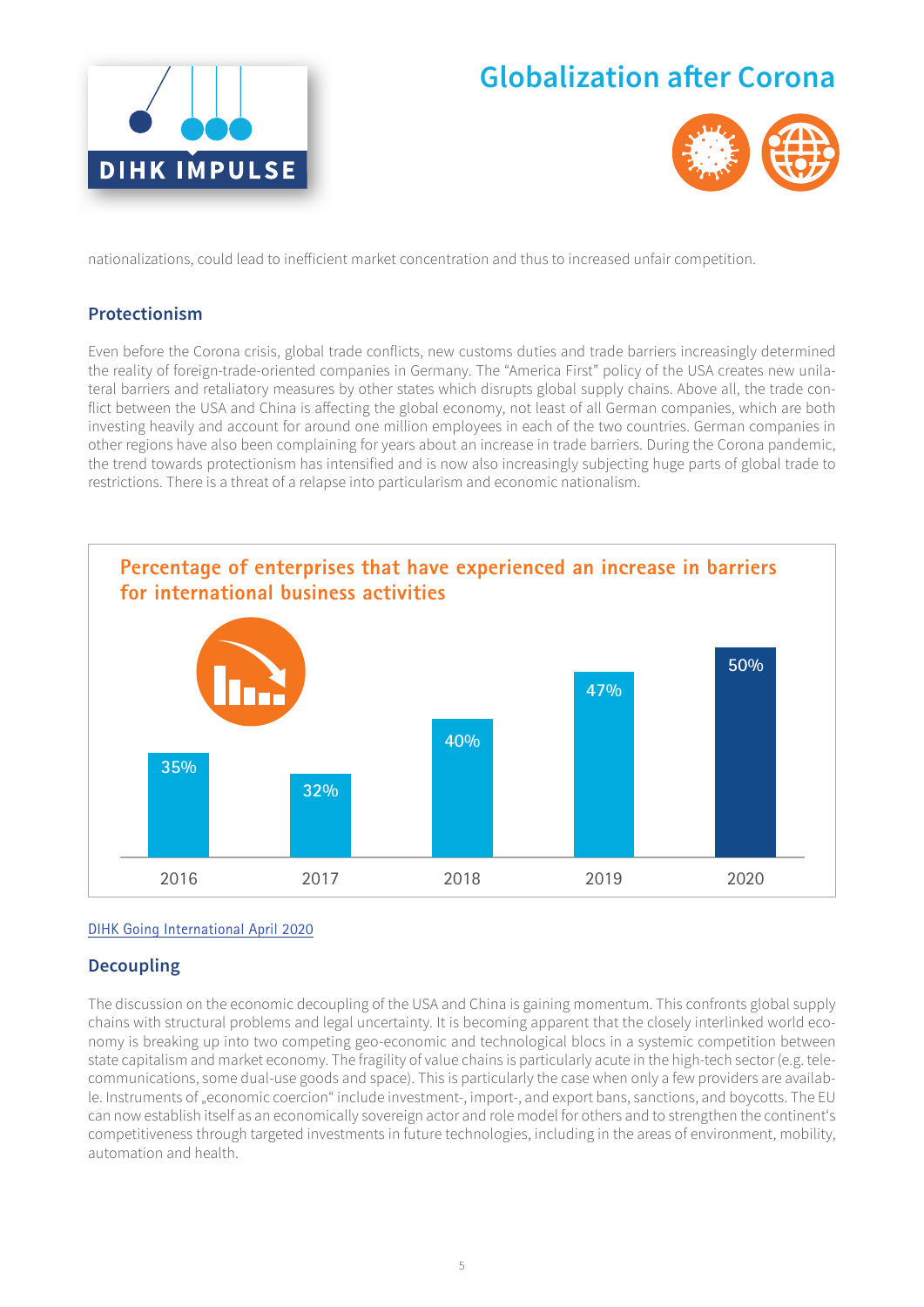



# **Ways out of the Corona Crisis**

Maintaining international value chains based on rule-based trade should be a top priority for the German government and the EU institutions. Economic recovery during and after the Corona pandemic can only succeed this way. Changes in supply chains are and shall stay business decisions. Economic diversification and European sovereignty should be strengthened. The first German EU Presidency in over a decade also offers the opportunity to secure European leadership for open markets worldwide.

#### **1. Countering protectionism**

Protectionism is no substitute for crisis prevention. A commitment by the G20 countries not to introduce new tariff s could prevent the worst from happening. The EU should also call on all countries worldwide to stop imposing tariffs on health goods in future. Corona restrictions should be withdrawn and replaced by less drastic measures: WTO-compliant stockpiling, which should be coordinated at European level and with close partners, would be preferable to export restrictions. Two-thirds of non-European exports by German companies are based solely on WTO rules. These rules are at risk due to the erosion of the WTO dispute settlement mechanism. What is therefore needed is an ambitious EU contribution for WTO modernisation, the strengthening of state transparency obligations on subsidies, and a broad coalition to save the dispute settlement mechanism. Effective EU trade defence measures must also be possible for countries outside the WTO interim dispute settlement coalition. The best support for global supply chains are international agreements that open markets (especially public procurement), keep them open and provide legal certainty for companies. These should be pushed forward in combination with export promotion measures. By advocating rule-based world trade, Europe is ultimately protecting itself.

#### **2. Ensuring openness to investment**

The Corona pandemic is placing an unprecedented burden on the German economy. At the same time, companies' capital requirements are skyrocketing - and certainly cannot be covered in the long term by subsidies or government loans alone. Rather, the supply of international capital as a source of financing and investment will have an even greater role for companies in the future. The German and European economy will be more dependent than ever on open markets and on foreign capital. Excessive regulation of the inflow of foreign capital, such as the amendments of Germany's Federal Foreign Trade LAW (AWG) and its associated regulation (AWV), limit growth and employment opportunities and have a negative impact on the attractiveness of Germany as a business and investment location overall. The protection of property and the free movement of capital are cornerstones of our market economy. Entrepreneurs must also be able to sell their property freely to be able to react to market changes. Even in times of crisis, political actors should work to ensure that state intervention in foreign capital investments in German companies remains the exception rather than the rule.

#### **3. Ensuring cross-border exchanges**

Cross-border movements of goods and people are severely affected by Corona countermeasures such as border closures and increased controls, as well as by the general decline in demand. Looking forward, states, especially within the EU, will have to cooperate more closely to ensure that the cross-border movement of goods and people for work purposes is maintained even during pandemics. The maintenance of transport infrastructure (routes, providers) especially in the aviation and just-in-time sectors, is of central importance for German companies and should be prioritised. Especially within the EU internal market, which is crucial for the German economy, and closely associated countries such as the UK, Switzerland and the EEA the free movement of persons, as a pillar of economic integration and a basic condition for the cross-border provision of services, should be rapidly restored.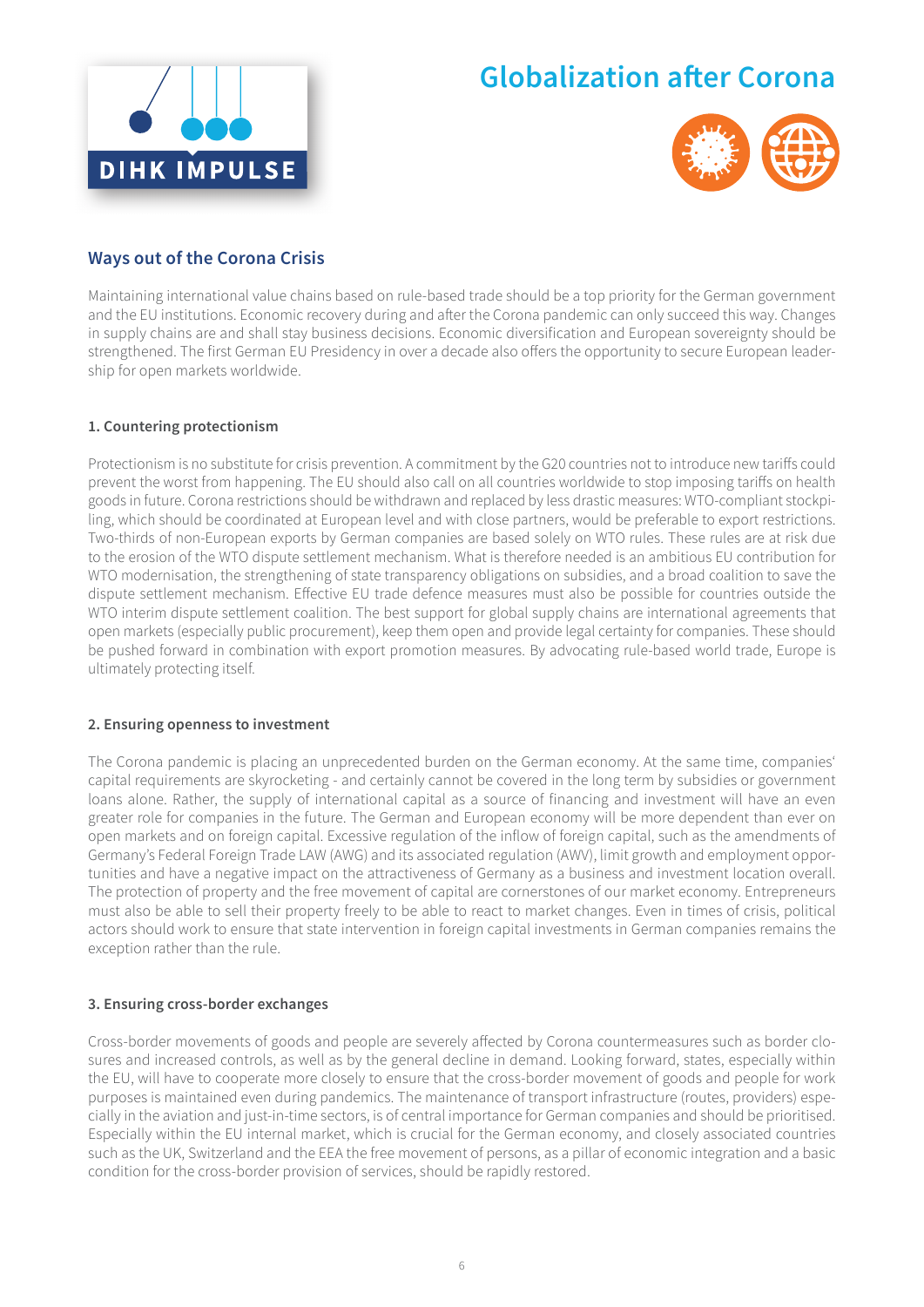



#### **4. Diversification instead of reshoring**

Supply chains are grown structures and cannot be changed overnight. German foreign trade is already globally diversified in terms of trading partners and production portfolios. Changes in supply chains are primarily entrepreneurial decisions, for example for reasons of efficiency and cost, risk avoidance, the use of advances in digitalization, or the use of new technologies. As a matter of principle, the state should not regulate value chains, exercise caution when intervening, avoid regulatory burdens on supply chains and ensure open third markets. In addition, access for companies to critical raw materials should be ensured through the EU circular economy and raw material partnerships. Inefficient "turning back" to national production and localisation obligations, including Buy-European policies, should be rejected. Reshoring can reduce the effects of external shocks, but in many cases, it could lead to price increases that would impair the global competitiveness of the German economy. Therefore cross-border division of labour is and will remain an important component of economic resilience. The promotion of an international level playing field and greater diversification, for example through balanced free trade agreements that are easy to use for businesses, are all the more important.

At the same time, the primacy of politics applies in matters of national security. From the business point of view, however, it is important to remember that the definition of critical economic sectors should not be too broad. This would have the consequence that companies would possibly be disproportionately restricted without there being a justified need for this. In the case of essential value chains, a further restructuring could be necessary to protect public health, as has already taken place in some cases. It should be examined whether in the long term the creation of production capacities in Germany or in the EU, the installation of larger emergency stocks or technology-neutral funding of particularly flexible production capacities, that can be quickly converted in the event of a crisis, would be the most sensible from both an economic and public health point of view. German supply chain adjustments must therefore be conceived in a European perspective. The state should ensure that the solutions that have now been found to maintain supply chains within the EU are quickly available in the event of a future crisis, and that appropriate framework conditions for innovative competitiveness are adapted. For supply chains outside of Europe, solutions should also be found to increase crisis resilience, for example by strengthening world trade rules and bilateral agreements to support planning security for companies. The global network of German Chambers abroad (AHK) with 140 offices in 92 countries plays an important role in the wake of the Corona crisis, providing companies with assistance in the event of interrupted supply chains and in the search for alternatives and new business partners. This network should be further strengthened and consistently expanded.

Supply chain adjustments can represent an opportunity if the right incentives are provided to increase Germany's attractiveness as a location for investment. This includes education, industrial, innovation and competition policy. Industry accounts for almost a quarter of value added in Germany. The industrial base, especially in strategically relevant areas, including the health care industry, is important for Germany as a business location. With a view to increased industrial funding support, the tried and tested criteria of pre-competitiveness and degressivity, i.e. a focus on research and development and a reduction of funding over time, should continue to be decisive. Companies that rely extensively on localisation could also become more vulnerable to external shocks, as their alternatives are limited by fewer locations and suppliers in a smaller market.

Close economic networking between the EU and developing countries, especially in Africa, is in the interest of German companies. The current capital withdrawal and export restrictions imposed by dozens of countries in the food and health goods sector are putting particularly the least developed countries under pressure. The EU should get involved here, for example by examining exceptions to export controls and further trade facilitation. The Corona crisis should also be seen as an opportunity to resolve the blockades in the WTO between developed and developing countries and to involve the latter more closely in negotiations in order to strengthen multilateral rules-based trade and the WTO. A differentiation of developing country preferences for large economies like China and India is necessary for this.